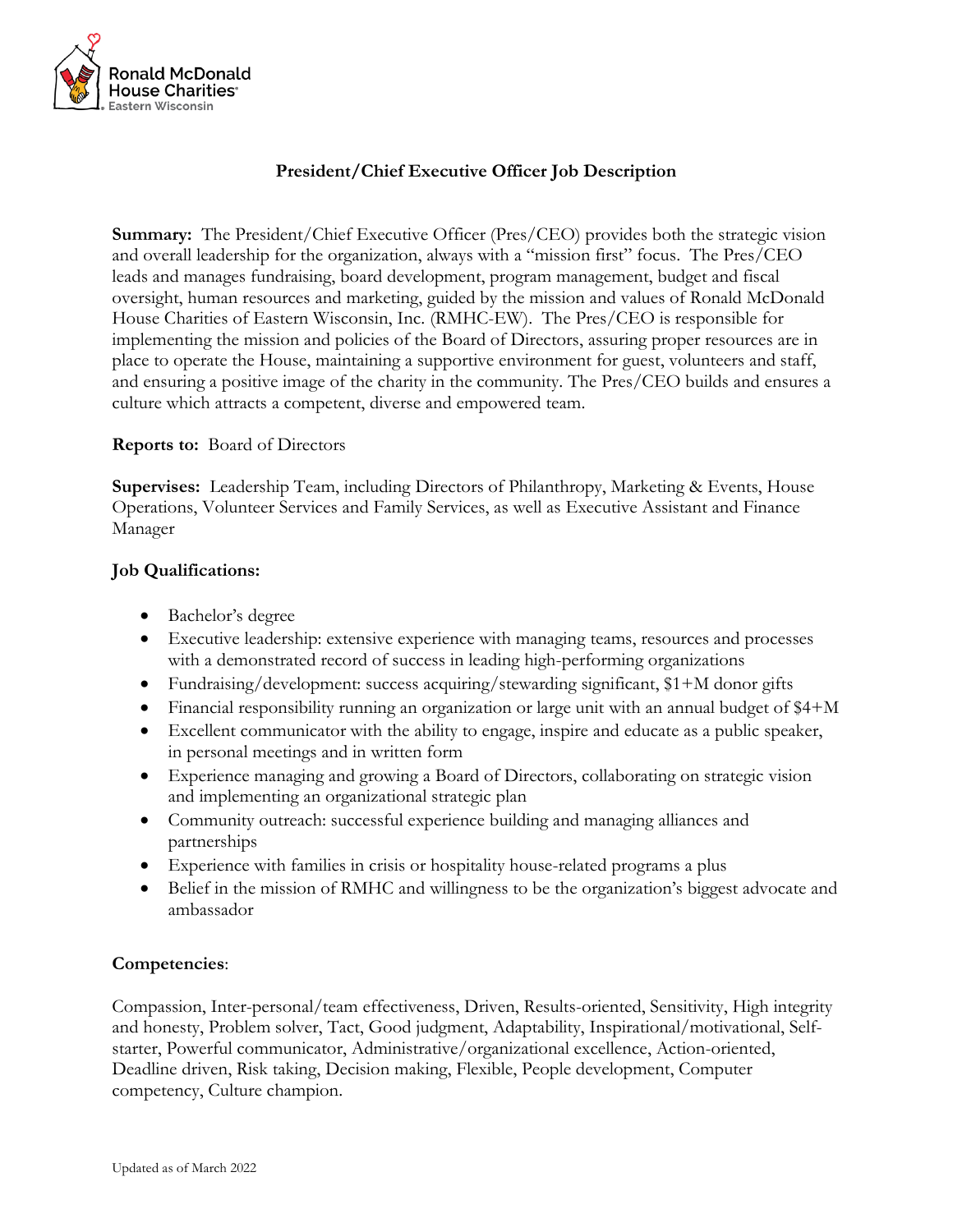

# **Position Requirements:**

# **People and Productivity**

- Uses the strategic plan to create an annual operating plan with input of staff and clearly articulates annual goals.
- Hires, leads, trains and motivates staff to reach goals through teamwork, individual action and evaluation of results within a supportive and productive work environment based on mutual respect, open communication, and a common purpose.
- Works to ensure that all policies and procedures are well-documented, legally sound and evaluated on a regular basis.
- Maintains a positive working relationship with Children's Wisconsin and Rogers Behavioral Health to assure on-going coordination and support of RMHC-EW's programs and services. Works to assure that RMHC-EW grows and increases capacity according to the need/demand from partner hospitals.
- Maintains a strong relationship with the Global office of RMHC to ensure compliance with standards, fundraising, recognition and other opportunities that could benefit the organization. Collaborates with network of RMHC peers to share best practices.
- Serves as RMHC-EW's lead spokesperson and advocate.

## **Finance, Programs and Operations**

- Evaluates all aspects of the organization's operations, programs and personnel on a regular basis and makes changes as necessary.
- Sets clear operational goals and standards to ensure the needs of families are being met and that RMHC-EW's facilities are maintained at the highest levels within budget limitations. Works closely with the Director of House Operations to ensure that proper maintenance and compliance testing is met.
- Works closely with Finance Manager to stays current on all financial, reporting and accounting issues that affect the budget, audit, IRS 990 and reporting to funding sources, including approval of invoices and payroll.
- Possesses a thorough understanding of all aspects of the organization's financial condition, budget and investments, working with the Finance Committee Chair to ensure Finance committee meetings are run efficiently with both tactical and strategic discussions.
- Works with staff to create, revise and maintain programs/operations that support families and engage/inspire donors.

# **Fundraising Leadership**

- Supervises the Director of Philanthropy to ensure that the organization is operating a creative, successful, well-organized and diversified fundraising and stewardship program, including but not limited to annual, major/planned giving, events, and grants from individuals, corporations, and foundations.
- Works in collaboration with the Director of Philanthropy to identify, cultivate and solicit large gifts and to develop strategies to earn greater involvement from existing donors.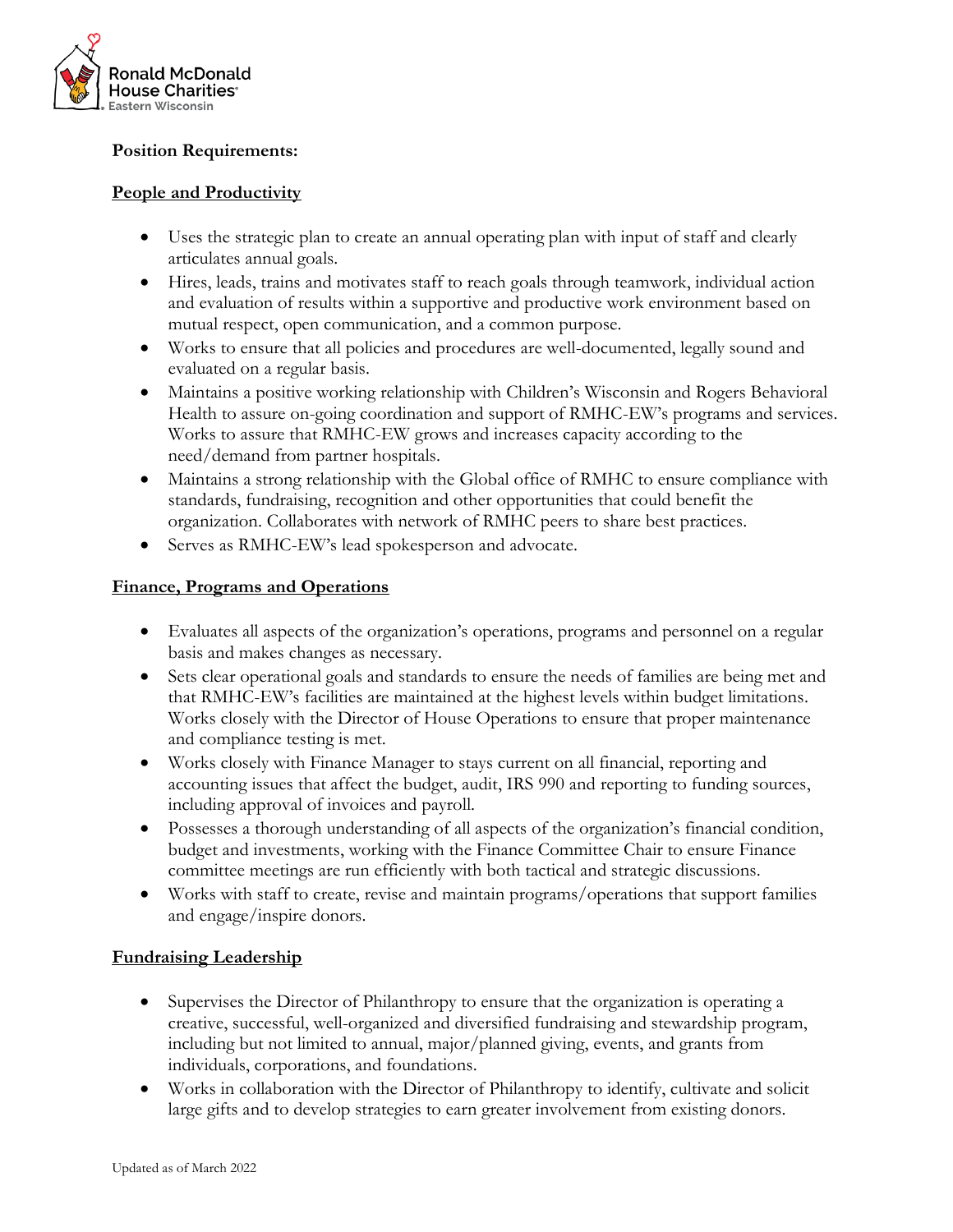

• Builds and nurtures relationship with McDonald's and local McDonald's Owner/Operators toward a productive, dynamic and mutually beneficial partnership.

### **Communications, Marketing and Outreach**

- Collaborates with Director of Events & Marketing to develop a communications and marketing strategy that is clear, measurable and uses the latest technologies the organization can afford to fundraise, keep stakeholders informed, promote the organization and educate the general public.
- Seeks opportunities to address audiences to educate them about RMHC-EW, encourage contributions and advocate on behalf of the organization.

### **Board Relations**

- Serves as the key staff member managing the work of the Board of Directors, including strategic planning, membership, meeting agendas, retreats and other work.
- Cultivates a strong relationship with each board member to ascertain and maximize each person's skill set for the benefit of RMHC-EW and to assist in developing skills necessary for effective Board participation.
- Assists Board leadership in developing a culture of significant personal giving and the importance of Board involvement in fundraising success.
- Prepares reports for the Board that are relevant, clear and informative.
- Staffs Board committees in collaboration with the appropriate staff members.
- Keeps the Board informed of legal or accounting issues requiring Board action and on issues related to RMHC-EW programs, operations personnel or funders.

#### **Operational Excellence**

- Provides creative leadership and direction to staff and advice to the Board to further develop and implement the overall vision, structure and direction as a national leader in serving children and families.
- Directs all administrative management aspects of RMHC-EW to develop and maintain an effective organization with respect to structure, personnel, business operations, regulatory affairs, risk management and physical environment. Continue to build an organizational culture characterized by commitment to quality, service, outcomes and commitment to core values and EDI.
- Manages the organization in a fiscally responsible manner within the Board approved budget; to ensure that policies and systems that support financial control and effectiveness are in place and fully functioning.
- Serves as a mentor and provide professional development opportunities to staff.
- Enhances business systems and processes to assure optimal professionalism throughout all aspects of the organization.
- Pursues opportunities for professional development.